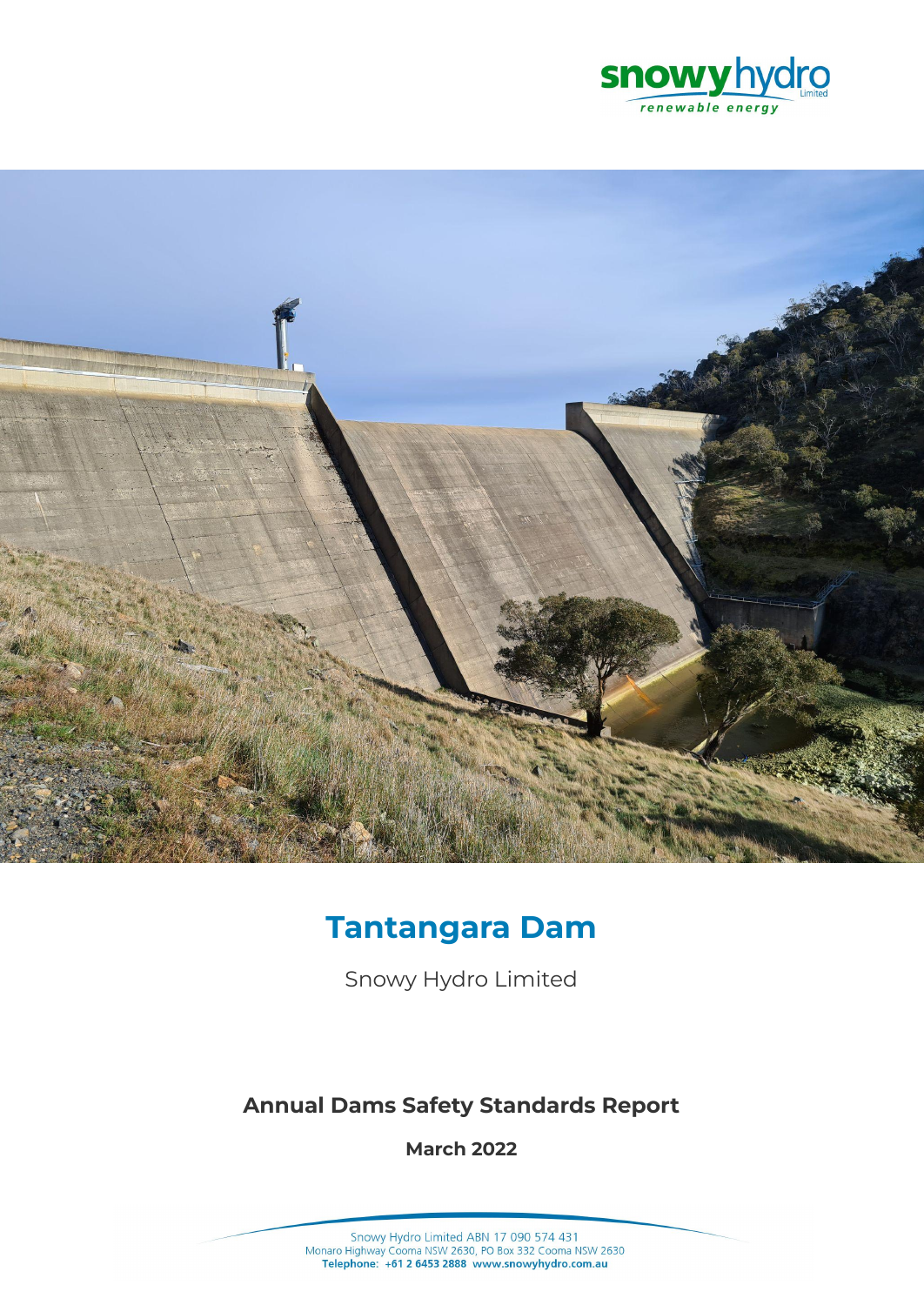

Snowy Hydro Limited (**Snowy Hydro**) as a declared dam owner is required under the Dams Safety Regulation 2019 to publish an Annual Dam Safety Standards Report demonstrating Snowy Hydro Limited's compliance with the dam safety standards for the calendar year ending 31 December 2021.

Snowy Hydro attests to the accuracy of the report.

A separate report for each declared dam must be lodged with Dams Safety NSW by 31 March 2022.

#### **Section 1 – Declared dam identification details**

| Dam Name  | Tantangara Dam      |
|-----------|---------------------|
| Dam Owner | Snowy Hydro Limited |

#### **Section 2 – Dams safety standards**

#### **Consequence category of dam – Regulation, Part 3**

The dam consequence category is a rating of the impact that could potentially be caused if the dam failed. It must be assessed:

- within 6 months of the dam being declared
- at least once every 15 years
- after any significant change in the number of people likely to be affected by a dam failure
- or if required by Dams Safety NSW.

#### [Regulation,](https://legislation.nsw.gov.au/view/html/inforce/current/sl-2019-0506#sec.7) subclause 7(2)

| Dam consequence category                                                                                                     | Sunny Day: High A<br>Flood: High B                                                    |
|------------------------------------------------------------------------------------------------------------------------------|---------------------------------------------------------------------------------------|
| Date of the last consequence<br>category assessment by a<br>competent person                                                 | 20th June 2014                                                                        |
| Has the number of people likely to<br>be affected by a dam failure<br>changed since the last<br>consequence category review? | No                                                                                    |
| <b>Competent Person:</b>                                                                                                     | Chriselyn Meneses (SKM)                                                               |
| How was this checked?                                                                                                        | <b>Reclamation Consequence</b><br>Estimating Methodology (RCEM)<br>and Graham (1999)* |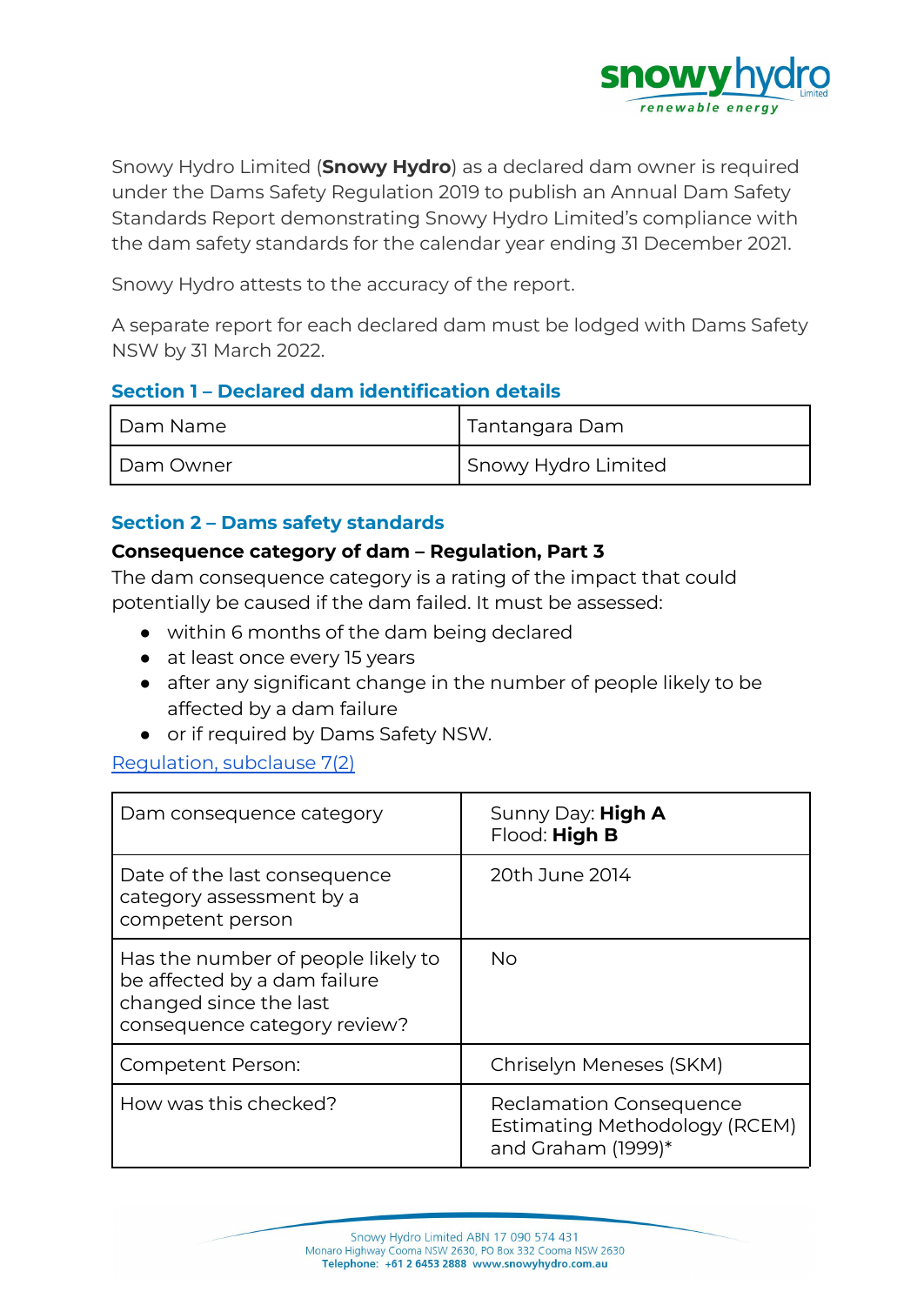

\*Note:The Graham (1999) method determines potential loss of life (PLL) based on an empirical relationship derived between actual flood consequences caused by dam failure

#### **For extreme and high consequence dams only:**

If the consequence category is Extreme, High A, High B, or High C, the consequence category assessment must be reviewed by an independent competent person [Regulation,](https://legislation.nsw.gov.au/view/html/inforce/current/sl-2019-0506#sec.7) subclause 7(4)

| Date of last independent review of<br>the consequence category<br>assessment | 20th June 2014       |
|------------------------------------------------------------------------------|----------------------|
| Name of independent reviewer                                                 | David Stephens (SKM) |

#### **Dams safety standard – Dam safety management system - Part 5**

The dam safety management system provides a comprehensive and integrated system to manage all aspects of foreseeable risks relating to dam failure. It is designed to be used by the dam owner to ensure, as far as reasonably practicable, the safety of people and property is not put at risk from the dam.

[Regulation](https://legislation.nsw.gov.au/view/html/inforce/current/sl-2019-0506#pt.5) Part 5

#### **Documenting the dam safety management system**

| Is the dam safety management<br>system fully documented?                                     | Yes |
|----------------------------------------------------------------------------------------------|-----|
| If not, what percentage of the dam<br>safety management system<br>documentation is complete? | N/A |
| How did you confirm this<br>percentage?                                                      | N/A |
| Does the dam safety management<br>system apply to more than one<br>dam?                      | Yes |

#### **Documenting the dam safety management system**

| Is the dam safety management      | Yes. |
|-----------------------------------|------|
| system fully implemented for this |      |
| l dam?                            |      |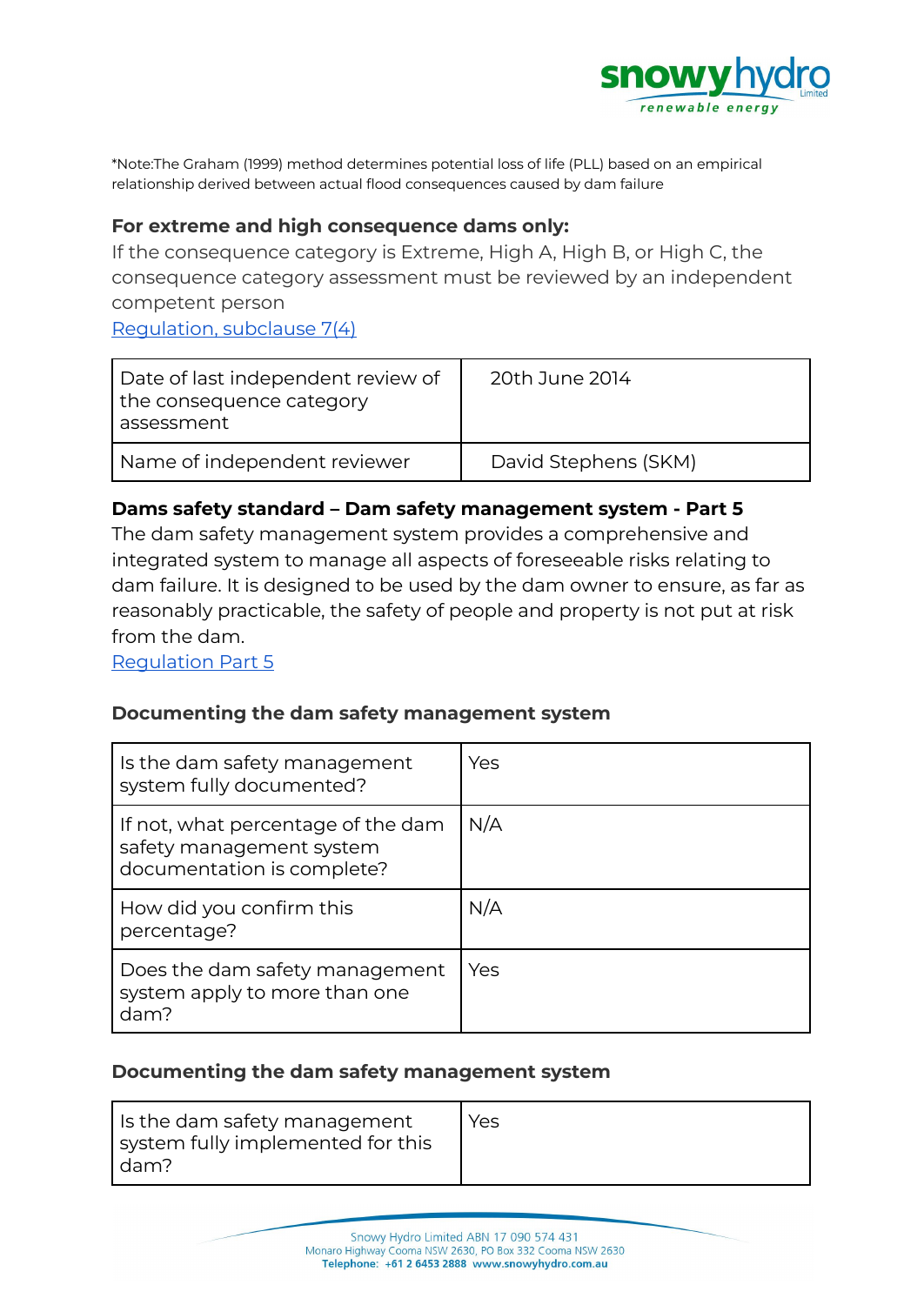

| If not, what percentage of the dam<br>safety management system is<br>implemented? | N/A |
|-----------------------------------------------------------------------------------|-----|
| How did you confirm this<br>percentage?                                           | N/A |

#### **Dam safety management system review**

The declared dam owner must ensure the dam safety management system is reviewed each year to ensure it remains effective. [Regulation,](https://legislation.nsw.gov.au/view/html/inforce/current/sl-2019-0506#sec.17) clause 17

| Date of last safety management | 6 October 2021 |
|--------------------------------|----------------|
| system review                  |                |

# **Assessment of societal and individual risk rating**

The owner of a declared dam (other than a proposed dam) must use the risk management framework to

produce a written report on all foreseeable risks to the dam:

- at least once every 5 years
- when a major change to the dam is proposed, and
- when required by Dams Safety NSW.

#### [Regulation,](https://legislation.nsw.gov.au/view/html/inforce/current/sl-2019-0506#sec.15) subclause 15 (1)

| Date of last risk report          | 1st March 2019        |
|-----------------------------------|-----------------------|
| Individual risk rating of the dam | $3.5 \times 10^{-12}$ |
| Societal risk rating of the dam   | $6.4x10^{-10}$        |
| Date of next planned risk report  | 1st February 2023     |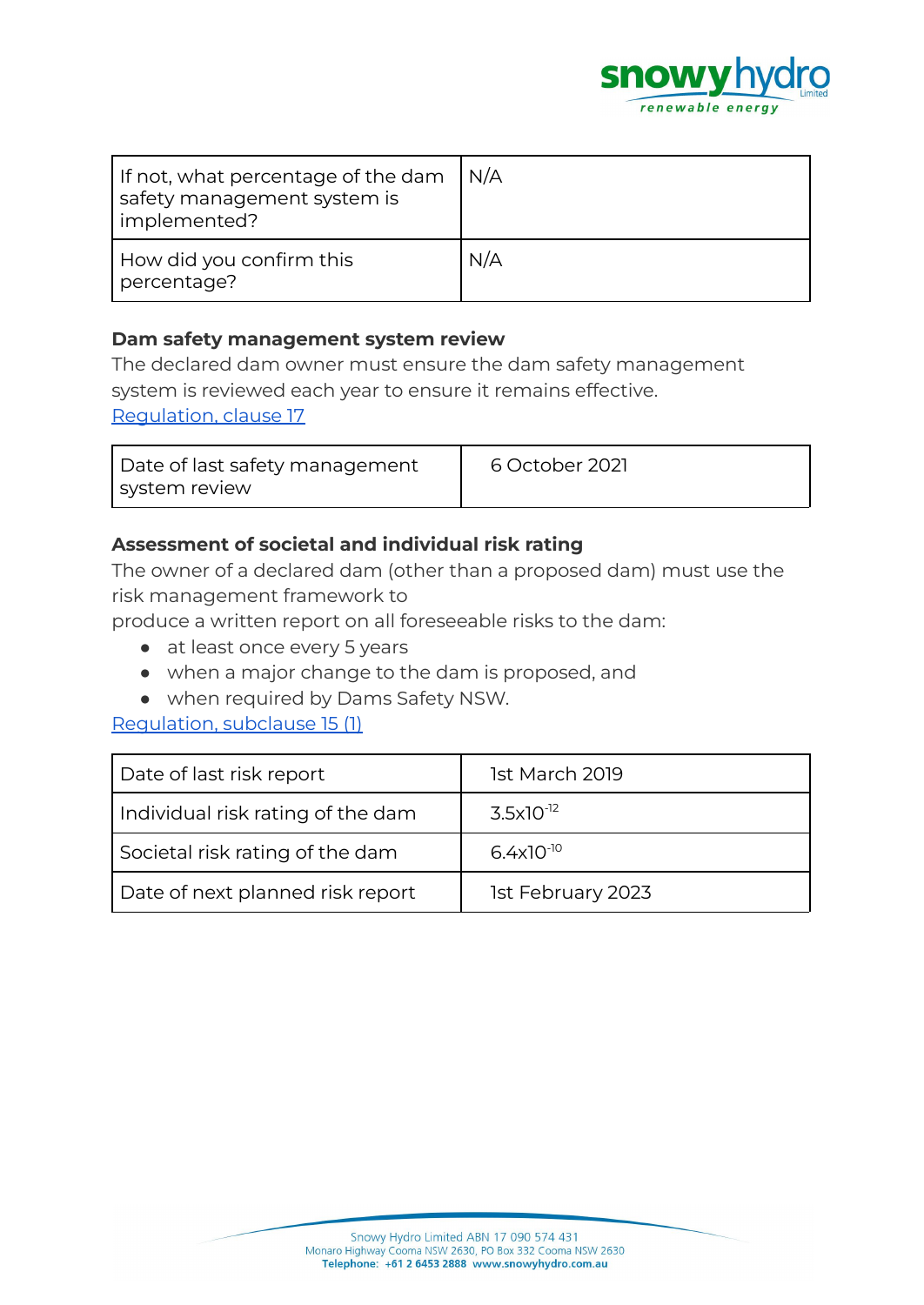

#### **Other safety requirements – Part 6**

#### **Incident reporting**

The declared dam owner must report incidents that happen at or in relation to the dam to Dams Safety NSW.

[Regulation,](https://legislation.nsw.gov.au/view/html/inforce/current/sl-2019-0506#sec.19) clause 19

| Number of incidents during the<br>2021 calendar year |     |
|------------------------------------------------------|-----|
| Topic/subject of each incident(s)                    | N/A |

# **Safety review**

The declared dam owner must ensure a competent person conducts a safety review at least once every 15 years, and as soon as practicable after:

- a deficiency or weakness in the dam is identified
- there is a change in the accepted technology or methods used in one of the relevant specialties or design criteria for dams
- the dam consequence category changes, or
- it is required by Dams Safety NSW.

#### [Regulation,](https://legislation.nsw.gov.au/view/html/inforce/current/sl-2019-0506#sec.20) clause 20

| Date of last safety review<br>(Regulation, subclause 20(2)) | 1st November 2018 (GHD) |
|-------------------------------------------------------------|-------------------------|
| Planned date for next safety review                         | by 1st November 2033    |

#### **For extreme and high consequence dams only**

If the consequence category is Extreme, High A, High B, or High C, the safety review must be reviewed by an independent competent person [Regulation,](https://legislation.nsw.gov.au/view/html/inforce/current/sl-2019-0506#sec.7) subclause 20(6)

| Name of independent reviewer | Brian Cooper (Director, Brian<br>Cooper Consulting) |
|------------------------------|-----------------------------------------------------|
|------------------------------|-----------------------------------------------------|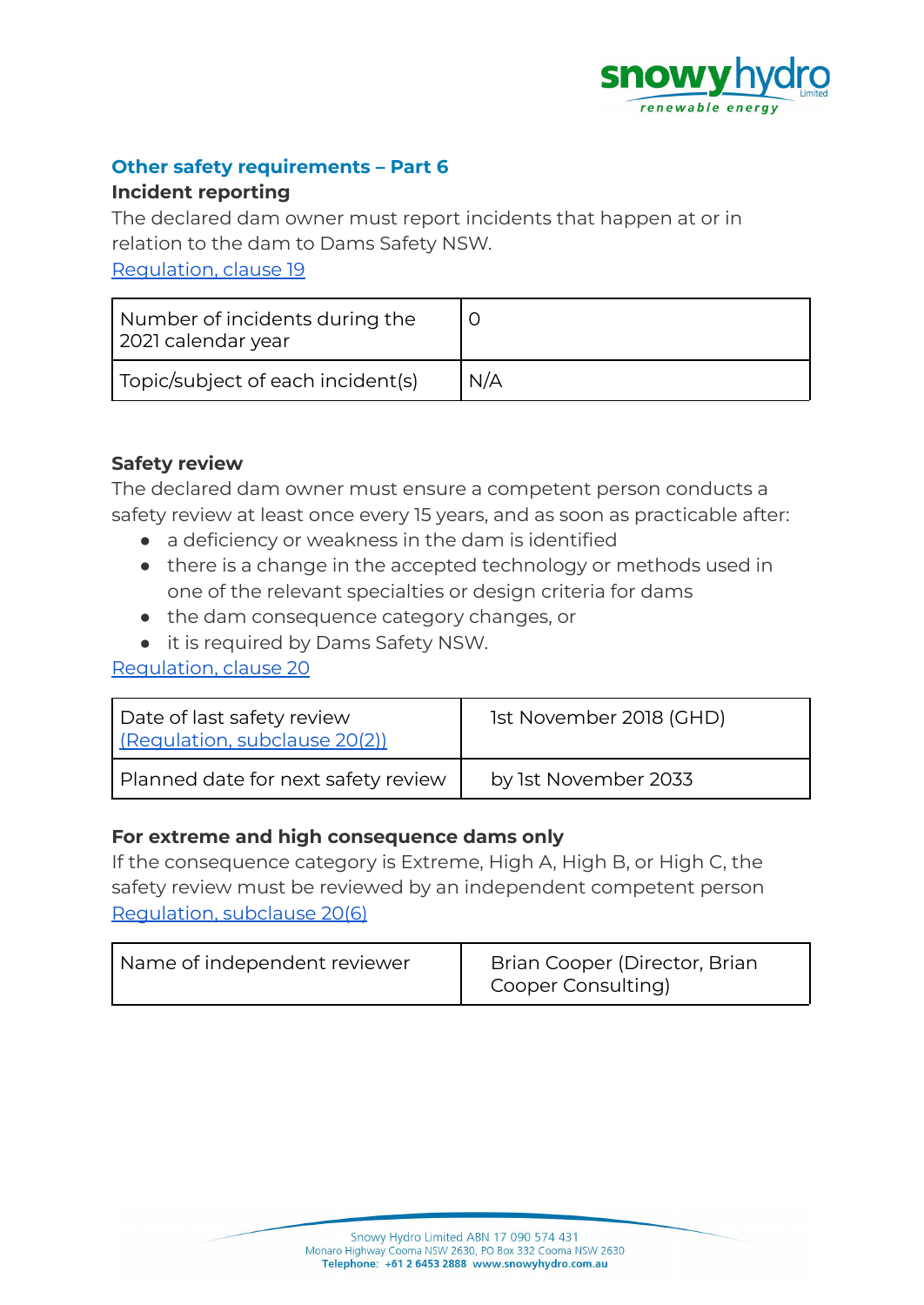

### **Notification of significant changes to the dam**

Before making any significant change to the configuration of the declared dam that may affect the safety of the dam, the dam owner must inform Dams Safety NSW of the proposed change in writing.

[Regulation,](https://legislation.nsw.gov.au/view/html/inforce/current/sl-2019-0506#sec.21) clause 21

| Has any significant change to the<br>configuration of the dam been<br>made during the 2021 calendar<br>year? | No. |
|--------------------------------------------------------------------------------------------------------------|-----|
| If yes, describe the change                                                                                  | N/A |
| Is any significant change to the<br>configuration of the dam planned?                                        | No. |
| If yes, describe the change and<br>when is it planned to happen?                                             | N/A |

#### **Emergency exercises**

The declared dam owner must ensure that staff who are involved in the operation of the dam undertake emergency exercises at least once every 3 years.

[Regulation,](https://legislation.nsw.gov.au/view/html/inforce/current/sl-2019-0506#sec.22) clause 22

| Date of last 'theoretical<br>classroom' emergency exercise<br>(Requlation, subclause 22(1)) | 4th December 2019 (Upper<br>Tumut Region) |
|---------------------------------------------------------------------------------------------|-------------------------------------------|
| Planned date of next 'theoretical                                                           | by 4th December 2022 (Upper               |
| classroom' emergency exercise                                                               | Tumut Region)                             |